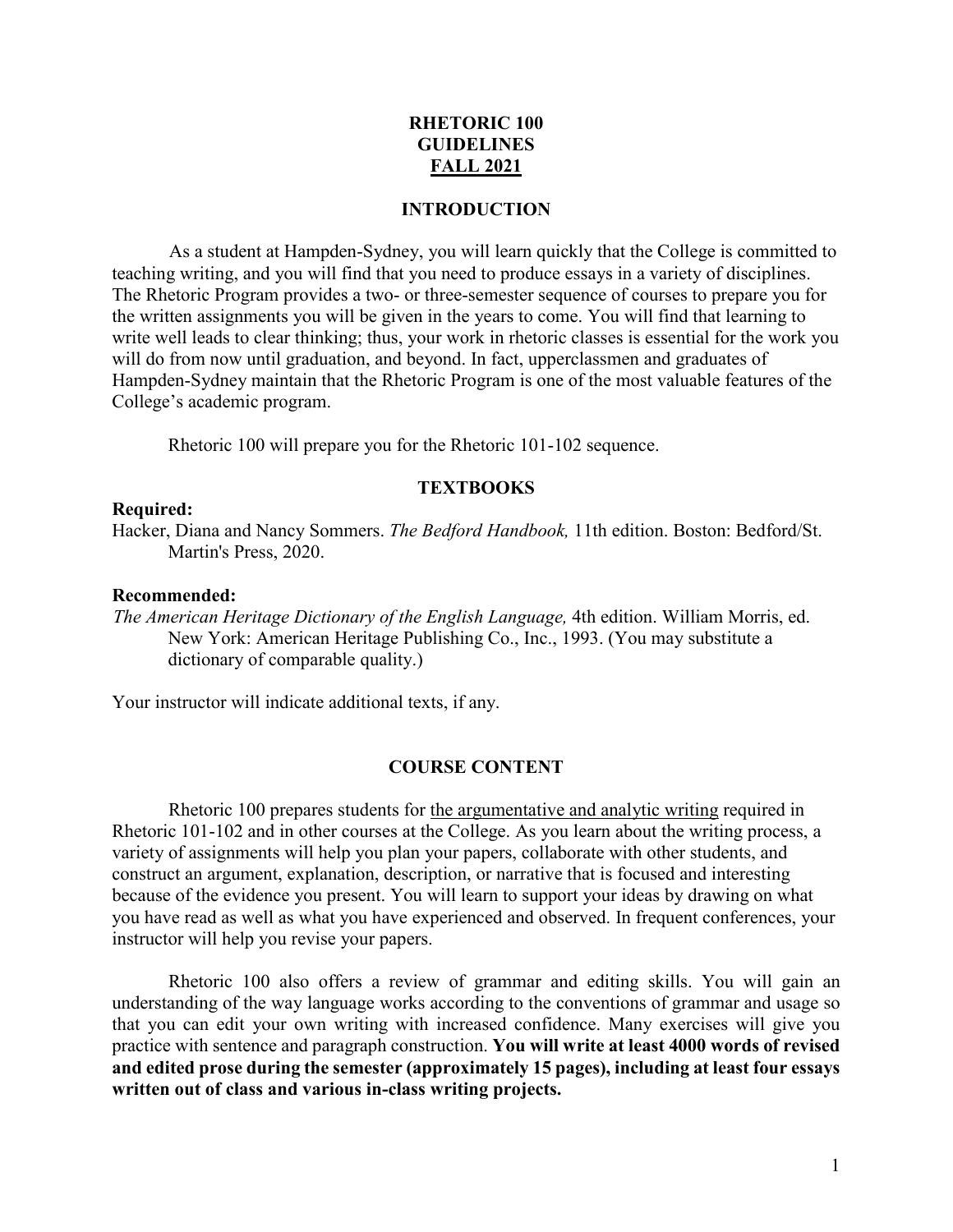# **FINAL ESSAY EXAMINATION**

The final essay examination for all students in Rhetoric classes will be given on **Tuesday, November 30, 2021 from 7:00 p.m. until 10:00 p.m.** You will write an essay of at least three pages and may use your dictionary and handbook. The essay topic will be based on a passage selected by the Rhetoric Program staff. The essay exam constitutes 7.5% of your final course grade.

Students will write the final essay exam by hand, unless they have a letter from the Dean of the College indicating that they may use a computer because of special circumstances.

# **COMPREHENSIVE EDITING EXAM**

**During the semester you will take at least two comprehensive, fifty-minute editing tests or the equivalent. There may also be additional tests and quizzes as indicated by the instructor.**

A final comprehensive editing exam will be administered to all students in Rhetoric classes on **Monday, December 6, 2021 from 9:00 a.m. until 12:00 p.m.** The editing exam constitutes 7.5% of your final course grade.

**If at the end of the semester unsatisfactory performance on your course work suggests that you may be unprepared for the challenges of Rhetoric 101, your work may be reviewed by the Rhetoric staff to determine whether you should pass 100 and advance to 101 or repeat 100.**

# **RHETORIC STUDIO**

The Rhetoric Studio, located in the Pannill Center below the Commons, is an excellent resource for all HSC community members. The Studio provides one-on-one assistance with a faculty or student consultant on any writing, speaking, or digital project. Whether you need help, writing a thesis, editing an essay, finding and citing sources, recording a podcast, brainstorming ideas, practicing a presentation, or creating a website, the Studio can help. The Rhetoric Studio is open Sundays through Thursdays, typically from noon to midnight.

Drop-ins are always welcome or you can schedule an appointment by going to: hsc.mywconline.com. You can also click on the button on the HSC "Current Student" page, get help at rhetoricstudio.hsc.edu, or simply open your phone's camera app and point it at the QR code below!

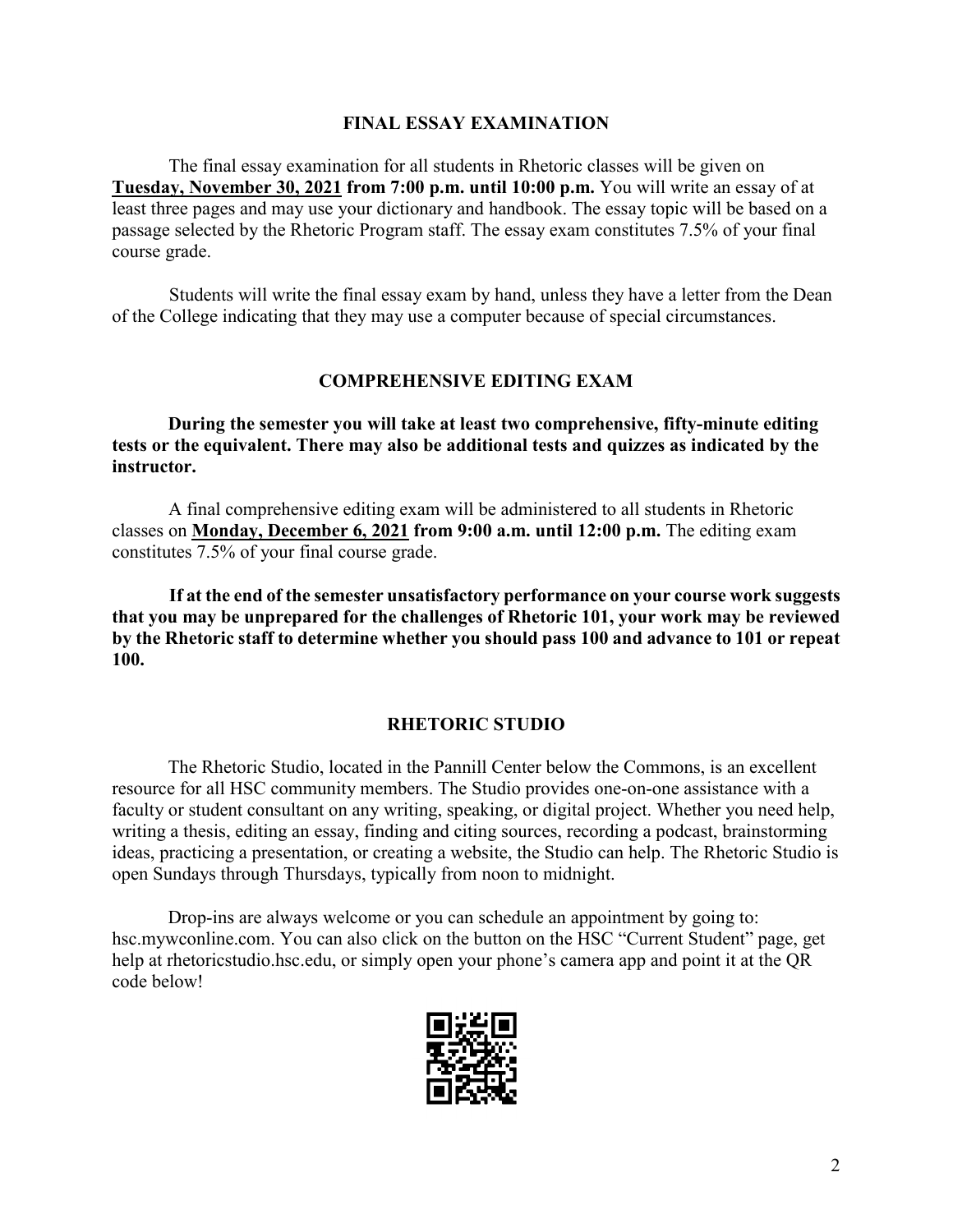# **PLAGIARISM and THE HONOR CODE**

# **1. Definition**

The official College statement on plagiarism is found in *The Key.* One possible consequence of plagiarism is expulsion from the college. The following comments, drawn from the *MLA Handbook* 8th ed. (2016), supplement that basic statement:

Plagiarism is presenting another person's ideas, information, expressions, or entire work as one's own. […]

Plagiarism can take a number of forms, including buying papers from a service on the Internet, reusing work done by another student, and copying text from published sources without giving credit to those who produced the sources. All forms of plagiarism have in common the misrepresentation of work not done by the writer as the writer's own. […]

Even borrowing just a few words from an author without clearly indicating that you did so constitutes plagiarism. Moreover, you can plagiarize unintentionally; in hastily taken notes, it is easy to mistake a phrase copied from a source as your original thought and then to use it without crediting the source. […]

It's important to note that you need not copy an author's words to be guilty of plagiarism; if you paraphrase someone's ideas or arguments without giving credit for their origin, you have committed plagiarism. (7-9)

### **2. Avoiding plagiarism**

What makes plagiarism inexcusable is that it is dishonest. You can avoid plagiarizing if you are careful always to note the source of your information for print and on-line materials when you conduct your research, and if you practice simple honesty. As you learn to use primary and secondary sources in composing your essays, follow three simple rules:

1) Get specific instructions about citation from the professor, follow them exactly, and ask whenever you are uncertain.

2) When in doubt, always acknowledge the source.

3) Follow the guidelines in the *MLA Handbook* or other appropriate style sheet or manual (see also pp. 304–361 of *The Bedford Handbook).*

Remember that any on-line materials you use to gather information for a paper are also governed by rules about plagiarism, so you need to learn to cite electronic sources as well as printed and other sources.

### **3. Documentation Form and Essay Format**

The Rhetoric Program instructs you in the use of the MLA style of documentation (updated in 2016), a style that requires that writers cite their sources in parenthetical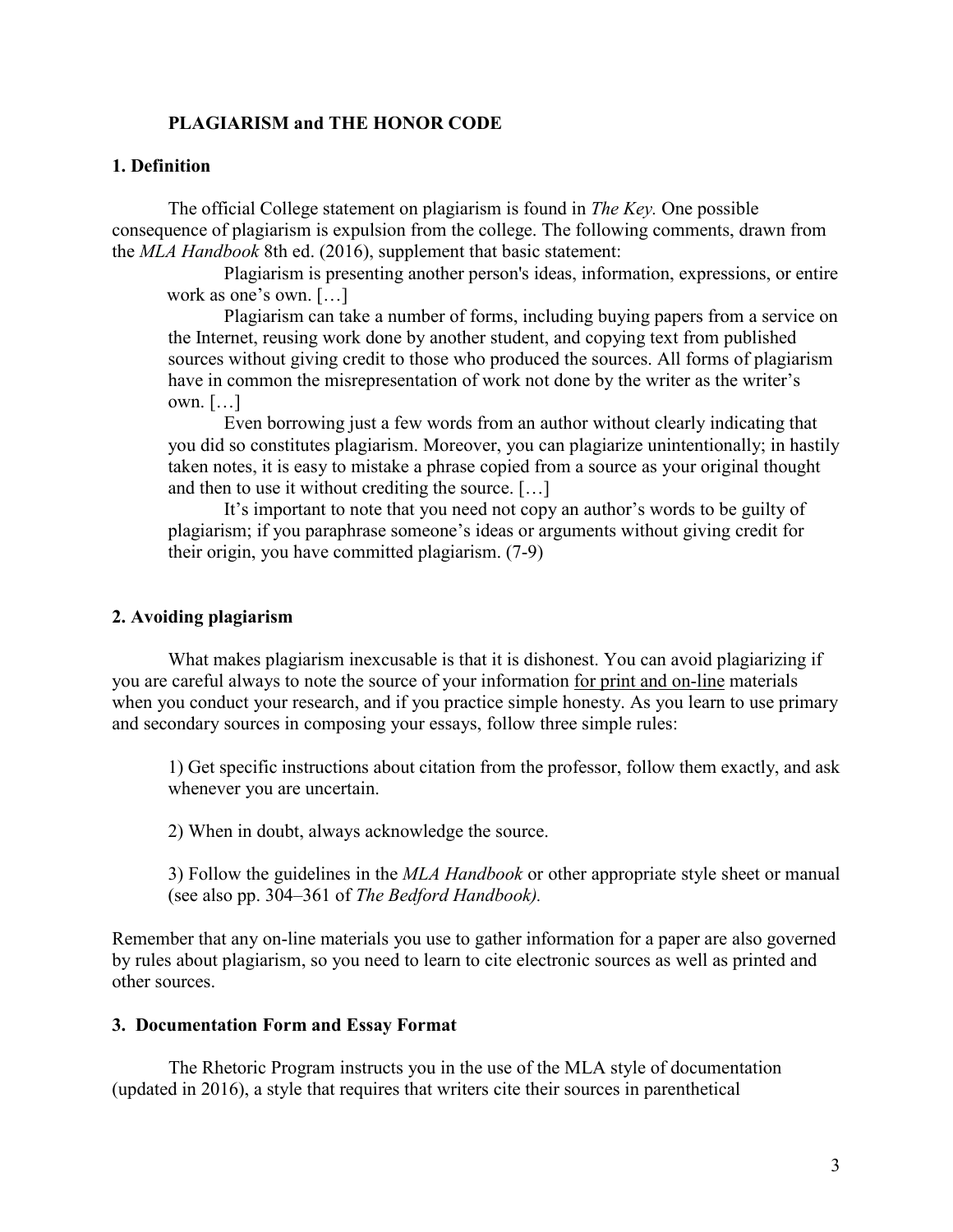acknowledgments in their texts. See *The Bedford Handbook,* pp. 304–350. Pages 316–350 in *The Bedford Handbook* provide guidelines for constructing entries in a "Works Cited" list, and pages 355–361 offer a sample research paper using MLA citation. Since other styles of documentation exist, professors in various disciplines may require you to use some other documentation style— APA or Turabian, for example. You should ask professors about requirements for documentation form.

Every essay should have an appropriate title, and essays that use information from any source should include a "Works Cited" list. On pages 351–361 of *The Bedford Handbook*, you will find an explanation of the MLA manuscript format that your professor may require that you use as a model for your essays.

#### **4. Other Honor Code Matters**

First, professors assume that any paper submitted by a student for any class was prepared by that student for that specific class. You may not turn in a single paper for two or more different classes/courses unless each professor involved has authorized you to do so in advance. It is considered a violation of the College's Honor Code to double submit a paper without permission from both instructors. Furthermore, you may not hand in any paper previously submitted at this or any other school without obtaining the permission of the current professor in advance.

Second, you should include the following pledge at the end of each paper you write for your Rhetoric class (note that this pledge differs slightly from the regular College pledge):

*On my honor I pledge that I have neither given nor received unauthorized aid on this assignment, nor am I aware of any violation of the Honor Code that I shall not immediately report. I have given full credit, in the text or in endnotes or footnotes, for* a*ny ideas or wording drawn from someone else, and I have appended a Works Cited list that gives information about the sources I used.*

(Signature)

#### **CREDIT AND GRADING**

You will receive three hours of humanities elective credit toward graduation for passing Rhetoric 100, and you will receive a grade of A through F, just as you would in any other course. But Rhetoric 100 will not substitute for either Rhetoric 101 or 102 to satisfy the two-semester Rhetoric requirement, so you must complete the 101-102 sequence as well. If you perform exceptionally well in 100, however, you may move directly to Rhetoric 102 without taking 101. If your 100 work is very strong, your instructor will inform you about this option and will work with you to prepare for 102.

Rhetoric 100 is not a required course. After carefully reviewing each student's test scores, high school record, and placement exams, the director of the Rhetoric Program recommends that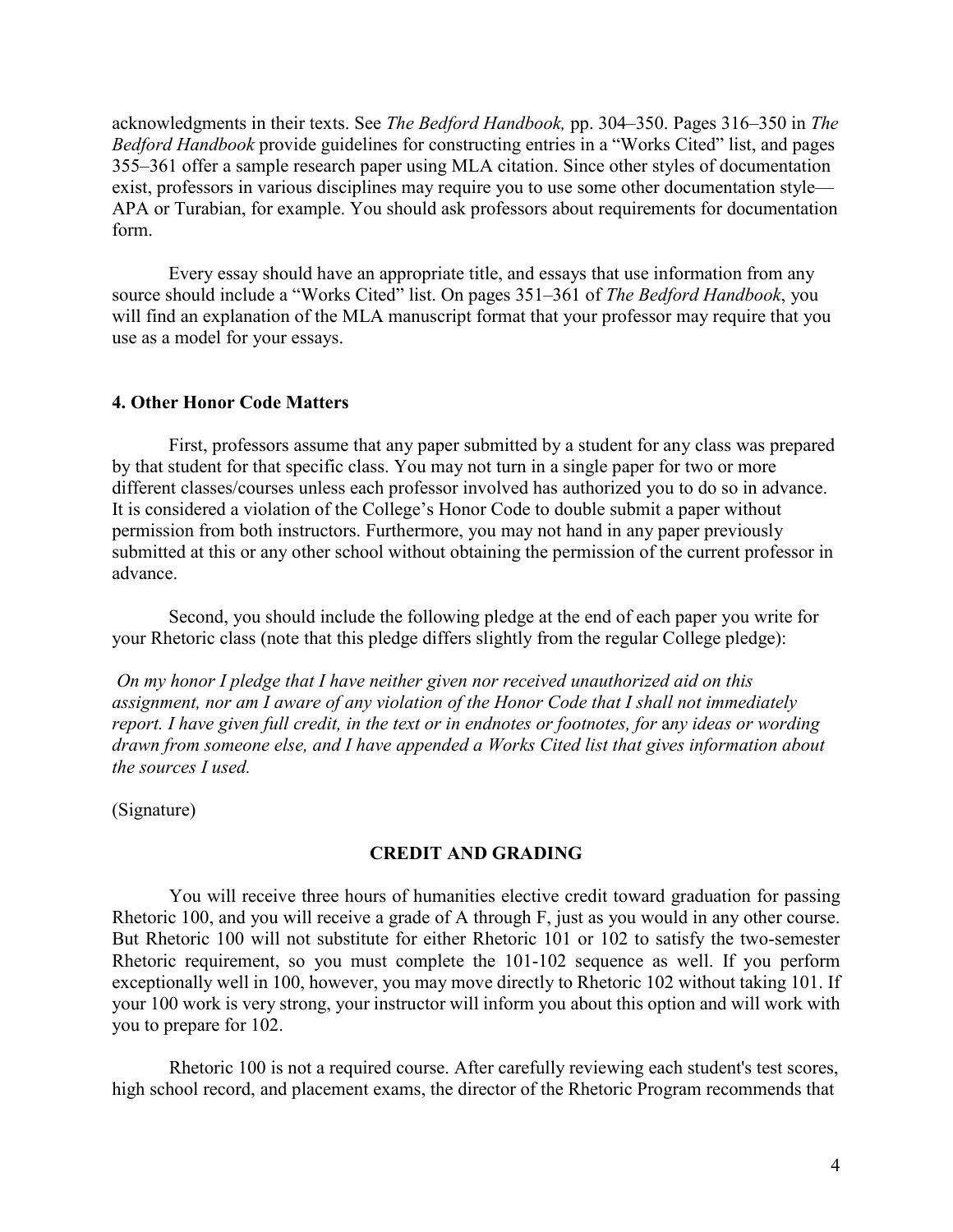students be placed in Rhetoric 100. Students may decide not to take the course and instead enroll in Rhetoric 101. Most students whose placement test scores indicate they should enroll in 100, though, benefit a great deal from the additional semester of Rhetoric. Thus you are strongly encouraged to remain in the course and should consult with your adviser and with the director of the Rhetoric Program before making any decisions about moving to 101.

### **RHETORIC REQUIREMENTS BEYOND 101-102**

When you have completed three semesters at the College, you will be asked to take the Rhetoric Proficiency Exam, a timed essay examination. It is in your best interest to take this exam as soon as you are eligible, usually in the second semester of the sophomore year. All students are required to pass this exam in order to graduate. A panel of graders drawn from the faculty at large will judge the exams, grading them on the six-point scale (see Appendix B).

Students will write the Rhetoric Proficiency exam by hand, unless they have a letter from the Dean of the College indicating that they may use a computer because of special circumstances.

If you have not passed the timed Rhetoric Proficiency Examination after three attempts or have completed the equivalent of six semesters of enrollment without passing the examination, you will be enrolled during your next semester in a three-hour, noncredit course, Rhetoric 200: Proficiency Tutorial. In Rhetoric 200, students are asked to write three essays (6-8 pages each) with the guidance of an instructor in the Rhetoric Program. A panel of readers drawn from the faculty at large evaluates the finished essays. If the essays are judged satisfactory, the student has fulfilled the College's requirement of proficiency in writing, provided that he has also passed Rhetoric 101 and 102. If the essays are judged unsatisfactory, the student will be enrolled in Rhetoric 200 again.

This requirement applies equally to all students, including transfer students.

### **Appendix A**

#### **Materials in** *The Bedford Handbook* **covered in all sections of Rhetoric 100:**

Part 1: A Process for Writing

- **1 Exploring, planning, and drafting** (p. 2) 1a Assess your writing situation 1b Explore your subject 1c Draft and Revise a working thesis statement 1d Draft a plan 1e Draft an introduction 1f Draft the body 1g Draft a conclusion
- **2 Building effective paragraphs** (p. 14)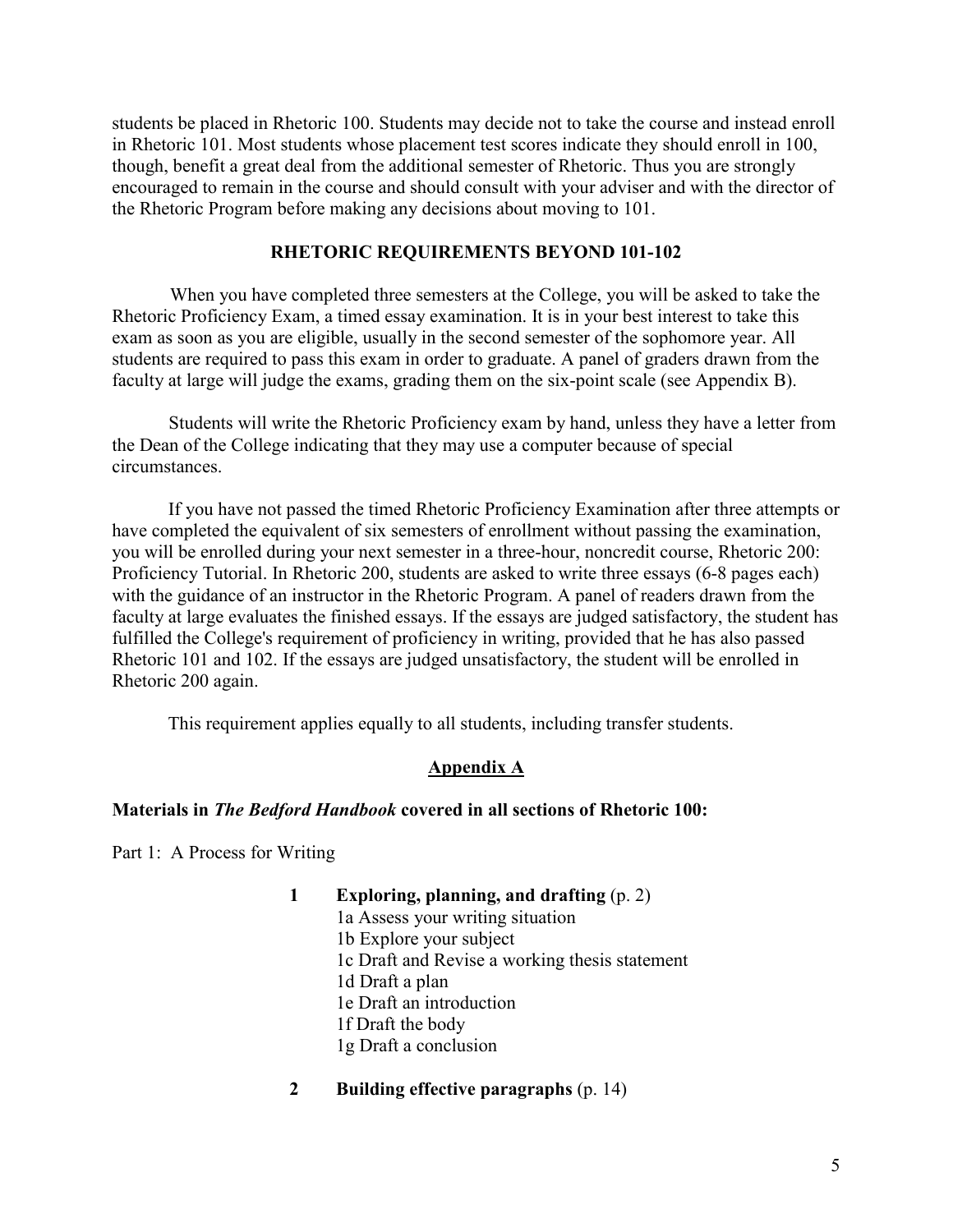- 2a Focus on main point
- 2b Make paragraphs coherent
- 2c Choose a suitable strategy for developing paragraphs

# **3 Revising, editing, and proofreading** (p. 27)

- 3a Use peer review: Revise with comments
- 3b Use peer review: Give constructive comments
- 3c Approach global revision in cycles
- 3d Revise and edit sentences
- 3e Format and proofread the final version of your writing

### Part 3: Clear Sentences

# **12 Repair misplaced and dangling modifiers** (p. 92)

- 12a Put limiting modifiers in front of the words they modify
- 12b Place phrases and clauses so that readers can see at a glance what they modify
- 12c Avoid split infinitives when they are awkward
- 12d Repair dangling modifiers

### Part 5: Grammatical Sentences

### **20 Repair sentence fragments** (p. 128)

- 20a Attach fragmented subordinate clauses or turn them into sentences
- 20b Attach fragmented phrases or turn them into sentences
- 20c Attach other fragmented word groups or turn them into sentences

# **21 Revise run-on sentences** (p. 132)

- 21a Consider separating the clauses with a comma and a coordinating conjunction
- 21b Consider separating the clauses with a semicolon, a colon, or a dash
- 21c Consider making the clauses into separate sentences.
- 21d Consider restructuring the sentence, perhaps by subordinating one of the clauses

### **22 Make subjects and verbs agree** (p. 135)

- 22a Learn to recognize standard subject-verb combinations
- 22b Make the verb agree with its subject, not with a word that comes between
- 22c Treat most subjects joined with *and* as plural
- 22d With subjects joined with *or* or *nor*, make the verb agree with the part of the subject nearer to the verb
- 22e Treat most indefinite pronouns as singular
- 22f Treat collective nouns as singular unless the meaning is clearly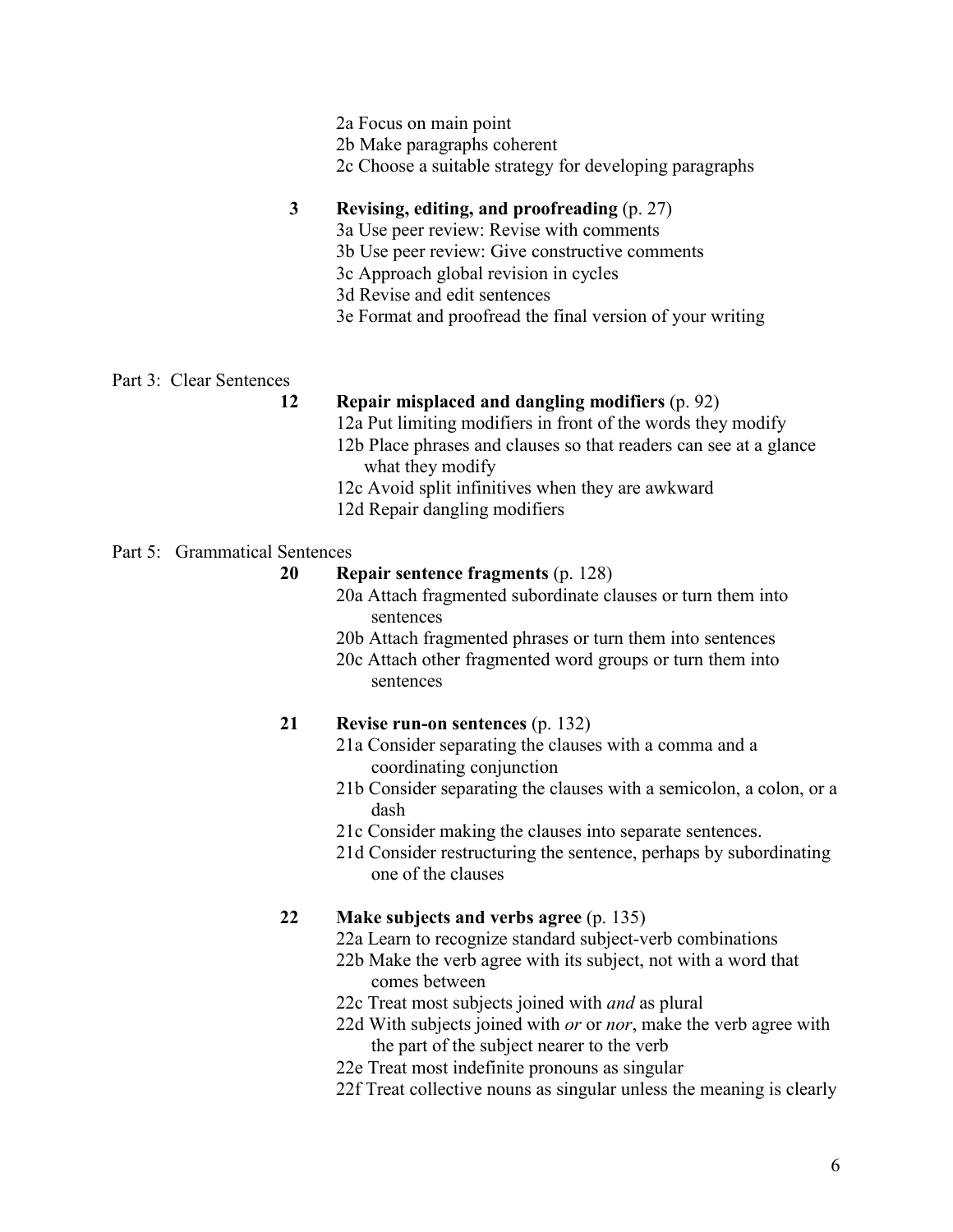plural

- 22g Make the verb agree with its subject even when the subject follows the verb
- 22h make the verb agree with its subject, not with a subject complement
- 22i With *who*, *which*, and *that*, use verbs that agree with their antecedents
- 22j Treat titles of works, company names, and words mentioned as words as singular

Additional material may be assigned at the discretion of the instructor and according to the needs and progress of the class.

### **Appendix B**

### **Six Point Scale for Scoring Rhetoric Essay Exams**

### **Top-half score (4, 5, or 6):**

Despite difference among them, papers that receive a top-half score all demonstrate proficiency in the use of written language to express an idea: The writer conceives a thesis that develops a thought beyond the terms set out in the question; he focuses on a single idea; he argues a case logically; he develops, not simply repeats, an argument; he provides specific evidence; he writes in language free of serious or frequent or distracting errors. In other words, papers receiving top-half scores present a focused thesis, a solid logical argument, specific evidence, and a sense of control over the essential idiomatic and traditional patterns of English grammar and style. Such essays give an impression of independent, mature thinking and *readability*.

### **Bottom-half score (1, 2, or 3):**

Papers that receive a bottom-half score leave the reader with a sense that the essay needs further revision; they give an overall impression of deficiency of thought and/or expression, an impression produced by the writer's having difficulty with one or more important aspects of written expression. Some feature or combination of features in the essay — ranging from egregious errors of historical fact or inaccurate representation of ideas in the essay topic, to a poorly conceived or poorly expressed thesis, to an illogical organization of evidence, to an error-filled writing style — seriously impedes the reader's ability to follow the argument.

**<sup>6:</sup>** An essay in this category expresses an idea clearly, forcefully, and perhaps elegantly. The writer demonstrates lucid, orderly thinking and shows some degree of originality in his handling of the topic. The key difference between the 6 essay and the 5 essay may, in fact, rest in the *greater originality of the thesis* in the 6 essay. The writer uses sufficient, appropriate, varied evidence to support his idea. Sophisticated word choice and sentence structures are further evidence of mature thinking: *The writer of such an essay demonstrates a control of language that extends well beyond simple correctness.* An essay that receives this score will be *virtually free* from errors in mechanics, usage, and sentence structure.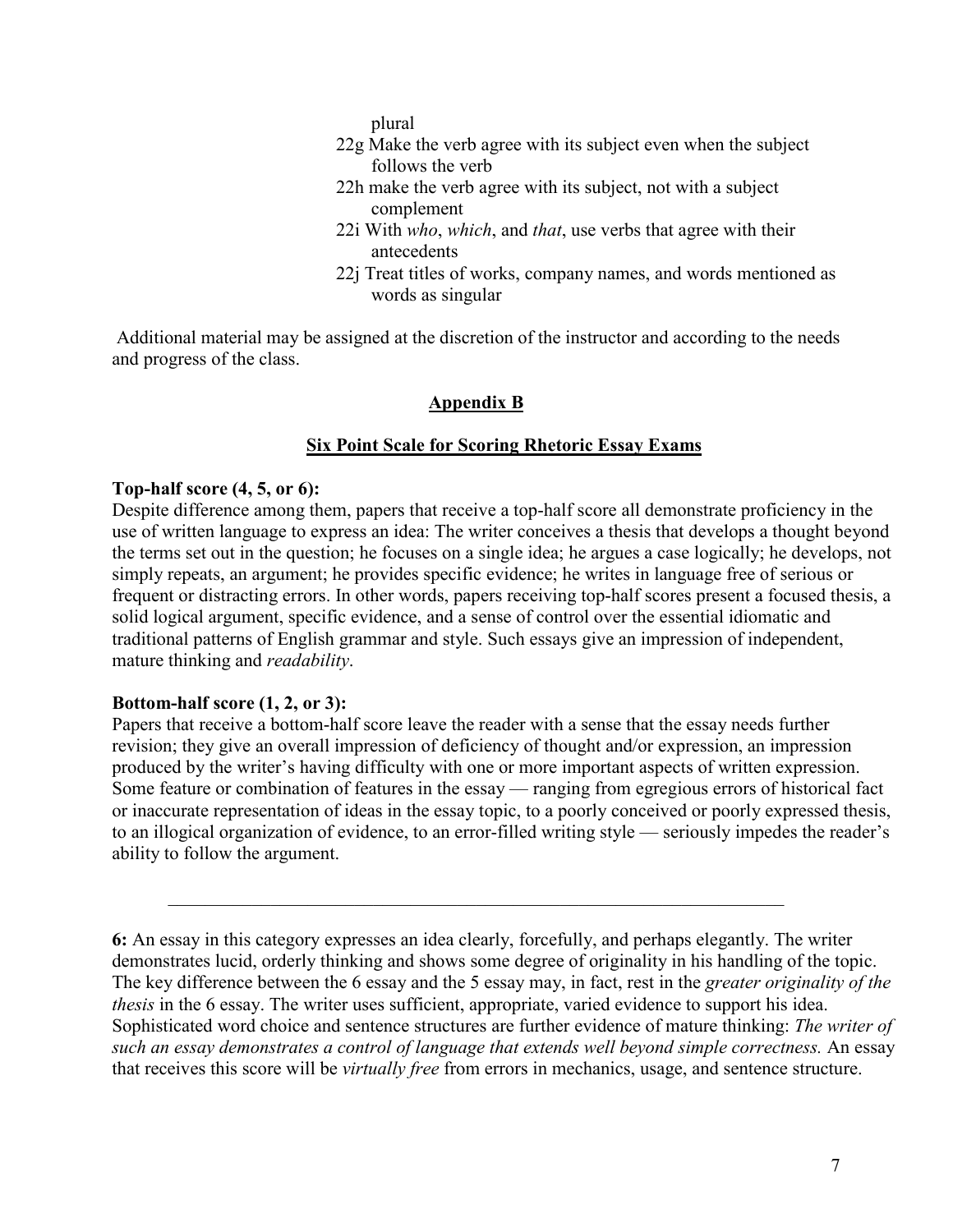**5:** An essay in this category demonstrates a clear understanding of the topic it addresses and an assurance in the writer's use of language. It may be less thoughtful or less well reasoned (perhaps more one-sided in its argument) than a 6 essay, but it will not be mere statement and restatement of generalized ideas. Though it may exhibit minor weaknesses in paragraphing, it will show that the writer can select appropriate and varied supporting evidence which he can organize in unified, coherent units. The writer's examples are well chosen, and he has done a good job of integrating those examples into his text. Overall, it is an essay with notable strength in at least one area; it does not exhibit any serious weakness in any area, and in this regard it is a better essay than the 4 essay. The 5 essay, again, as opposed to the 4 essay, will be *largely* free from serious errors in mechanics, usage, and sentence structure. Its language will be characterized by clarity if not beauty.

**4:** Though not as comprehensive in its treatment of an idea as a 5 or 6 essay, an essay in this category will present a largely well-reasoned and readable argument. Overall, it gives the sense that the writer is *in control* of the structure of the essay and of his language. The writer establishes a thesis and sticks with it, provides well-developed, detailed examples (perhaps a well-integrated personal example) in coherent paragraphs and organizes those paragraphs so that the reader has a sense of *the progression of the argument*, and uses forceful phrasing to convey the ideas. A point or two may be inadequately developed (the essay may be more uneven in its success than a 5 essay) or it may rely on formulaic structure. But the 4 essay will provide specific evidence to support key points. It may contain errors in mechanics, usage, and sentence structure, but still it gives the impression of fluency, an impression that the writer of the 3 essay does not convey. The paper's overall style does not distract the reader from the content, but instead facilitates the expression of the idea or even makes it interesting.

**3:** An essay in this category exhibits *serious difficulty* in the expression of an idea and leaves the reader with the sense that the essay has been inadequately revised. It shows a lack of clear, mature, or original thinking. The argument may lack tight logic and organization, its organization being circular or shifting. The writer may provide little argument or evidence within a formulaic structure with paragraphs lacking adequate development, producing an impression of shallow or superficial thinking. *Problems with development are perhaps the most characteristic flaw of the 3 essay.* The writer may make assertions without defending his ideas with reasons and evidence, he may neglect to define key terms, or he may rely heavily on quotations from the exam topic instead of providing evidence of his own. On the other hand, the writer may provide evidence without tying it to a thesis, or he may write a narrative that lacks a clear point. *Repetition is a typical problem in the 3 essay;* repetition and a reliance on vague generalities may combine to produce a plodding style. An overall infelicity of expression may characterize the essay. Numerous serious errors in mechanics and word choice may also seriously interfere with readability. In general, a 3 essay seems less vivid, less coherent, less developed and specific, less confident than a 4 essay. Still, the 3 essay differs from the 2 essay in that the writer of the 3 essay succeeds in some of the writing tasks or comes close in all of them.

**2:** A paper in this category is *seriously deficient*. It exhibits the same sorts of difficulty as a 3 paper, but it exhibits more of them, and consequently this writer seems much further from writing a competent essay than the writer of a 3 essay. The argument may be simplistic and may be couched in inaccurate, vague language; the argument may be unsupported and its organization may be rambling. Problems with paragraph development and in logical development of the argument may be the most characteristic features of the 2 essay. The writing in this essay may also exhibit numerous mechanical errors that seriously impede readers' ability to follow the argument. Still, the 2 essay differs from the 1 essay in that